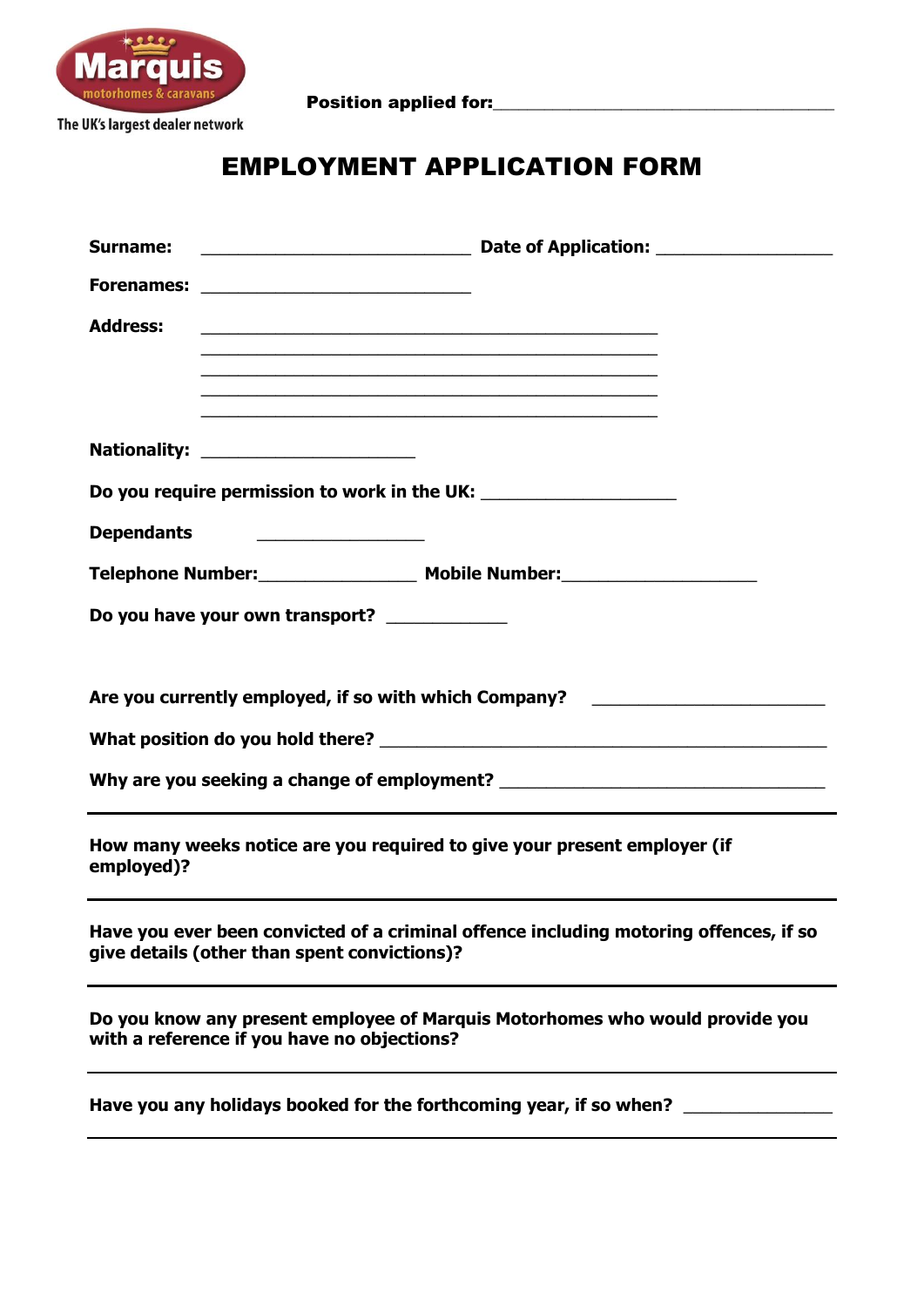## **Details of Previous Employment**

| a. | Please list in date order with starting and leaving salary where appropriate: |     |                             |  |
|----|-------------------------------------------------------------------------------|-----|-----------------------------|--|
| 1) | From:                                                                         | To: | <b>Position/Job Title:</b>  |  |
|    | <b>Name &amp; Address:</b>                                                    |     | <b>Reasons for leaving:</b> |  |
| 2) | From:                                                                         | To: | <b>Position/Job Title:</b>  |  |
|    | <b>Name &amp; Address:</b>                                                    |     | <b>Reasons for leaving:</b> |  |
| 3) | From:                                                                         | To: | <b>Position/Job Title:</b>  |  |
|    | <b>Name &amp; Address:</b>                                                    |     | <b>Reasons for leaving:</b> |  |
| 4) | From:                                                                         | To: | <b>Position/Job Title:</b>  |  |
|    | <b>Name &amp; Address:</b>                                                    |     | <b>Reasons for leaving:</b> |  |
| 5) | From:                                                                         | To: | <b>Position/Job Title:</b>  |  |
|    | <b>Name &amp; Address:</b>                                                    |     | <b>Reasons for leaving:</b> |  |

**If there is a period between jobs (or a long absence from work whilst in employment), please give details:**

 $\_$  , and the set of the set of the set of the set of the set of the set of the set of the set of the set of the set of the set of the set of the set of the set of the set of the set of the set of the set of the set of th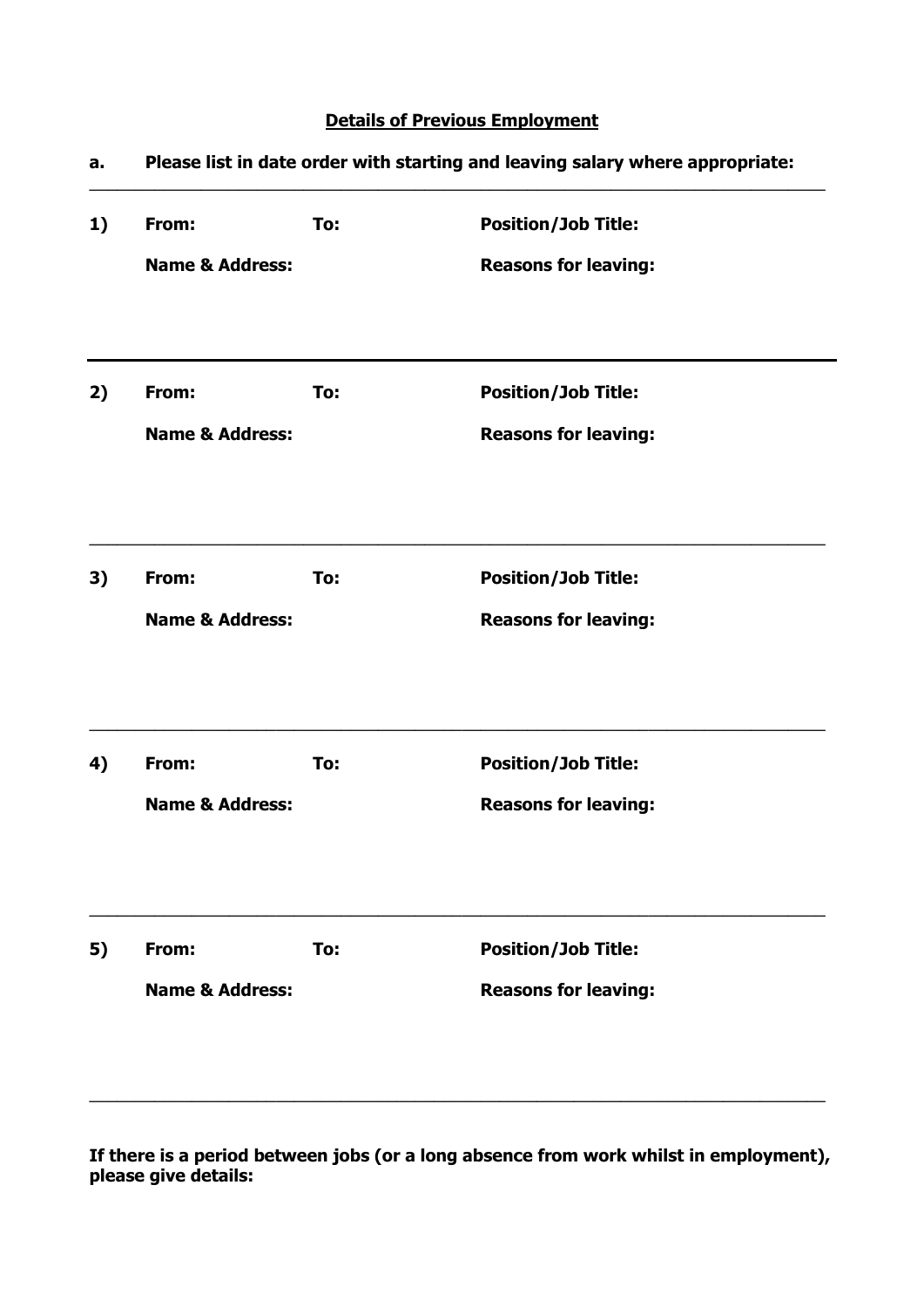### **General Health**

 $\_$  , and the set of the set of the set of the set of the set of the set of the set of the set of the set of the set of the set of the set of the set of the set of the set of the set of the set of the set of the set of th  $\_$  , and the set of the set of the set of the set of the set of the set of the set of the set of the set of the set of the set of the set of the set of the set of the set of the set of the set of the set of the set of th

### **a) Do you have any disabilities. YES/NO If yes State your disability**

**b) Do you wear spectacles/contact lenses at work? (If YES, please specify)**

- **c) Are you currently receiving any medical treatment? (If YES, give details)**
- **d) Are you a smoker?**\_\_\_\_\_\_\_\_\_\_\_\_\_\_\_\_

#### **Qualifications – External**

**a) Please give dates and details of any courses you have attended and any certificates you have obtained:**

**b) Please give details of any practical experience you have gained, and periods of time you have spent at that type of work.**

**c) Hobbies & Sports.**